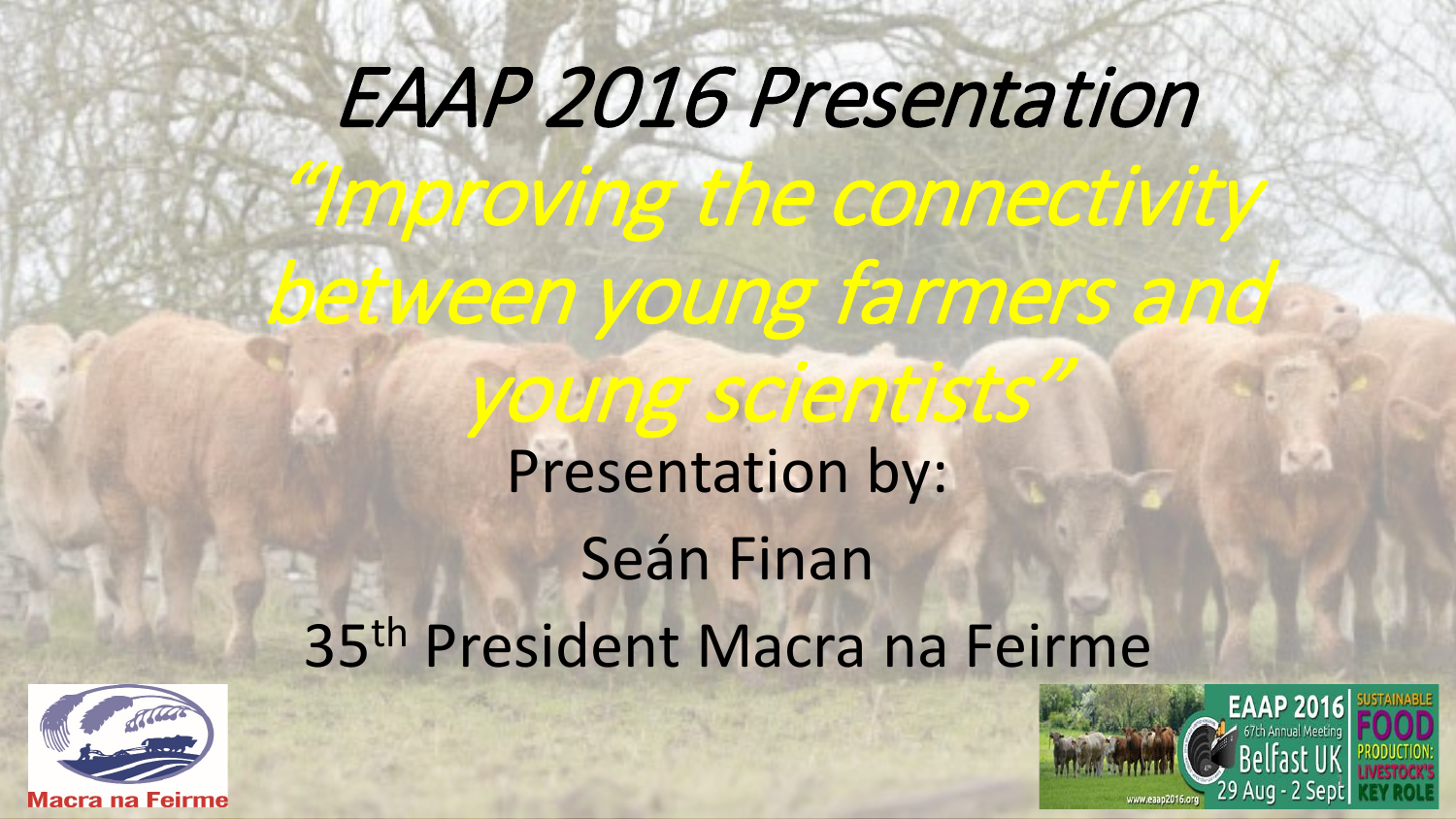## Background

- Sean Finan Ballinlough Castlerea, Co Roscommon.
- Beef Farmer with father and brother.
- Cattle enterprise.
- Stores / weanlings to beef.
- U and R grade continental heifers.
- Land type: heavy clay soils.
- Focus: Live weight gain from grass.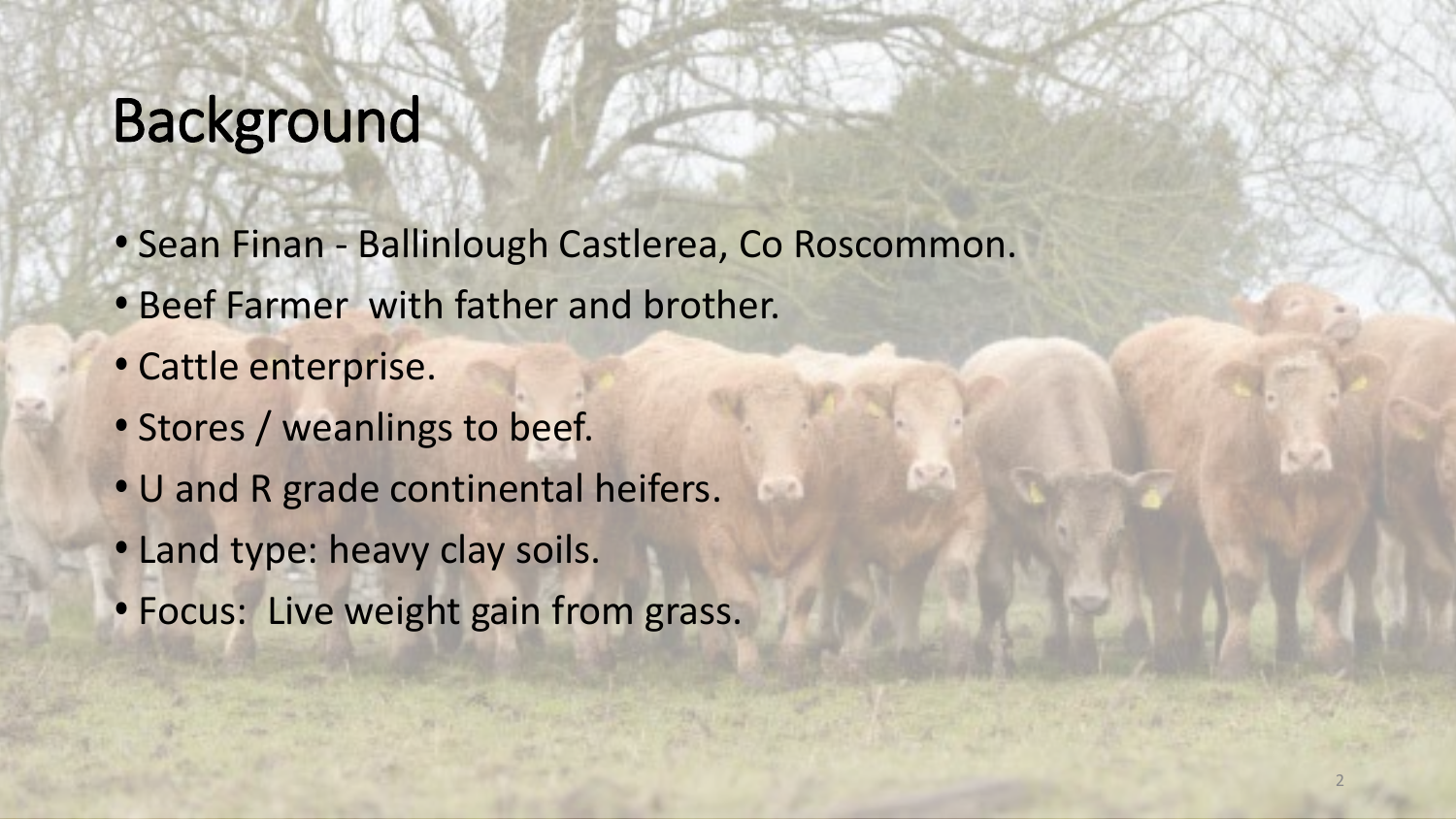### Macra na Feirme

- 35th National President of Macra na Feirme.
- Two year term.
- Full time role with family support.
- Macra na Feirme is the Irish Young Farmers and Rural Youth organisation.
- Est 1944 Educate Young Farmers.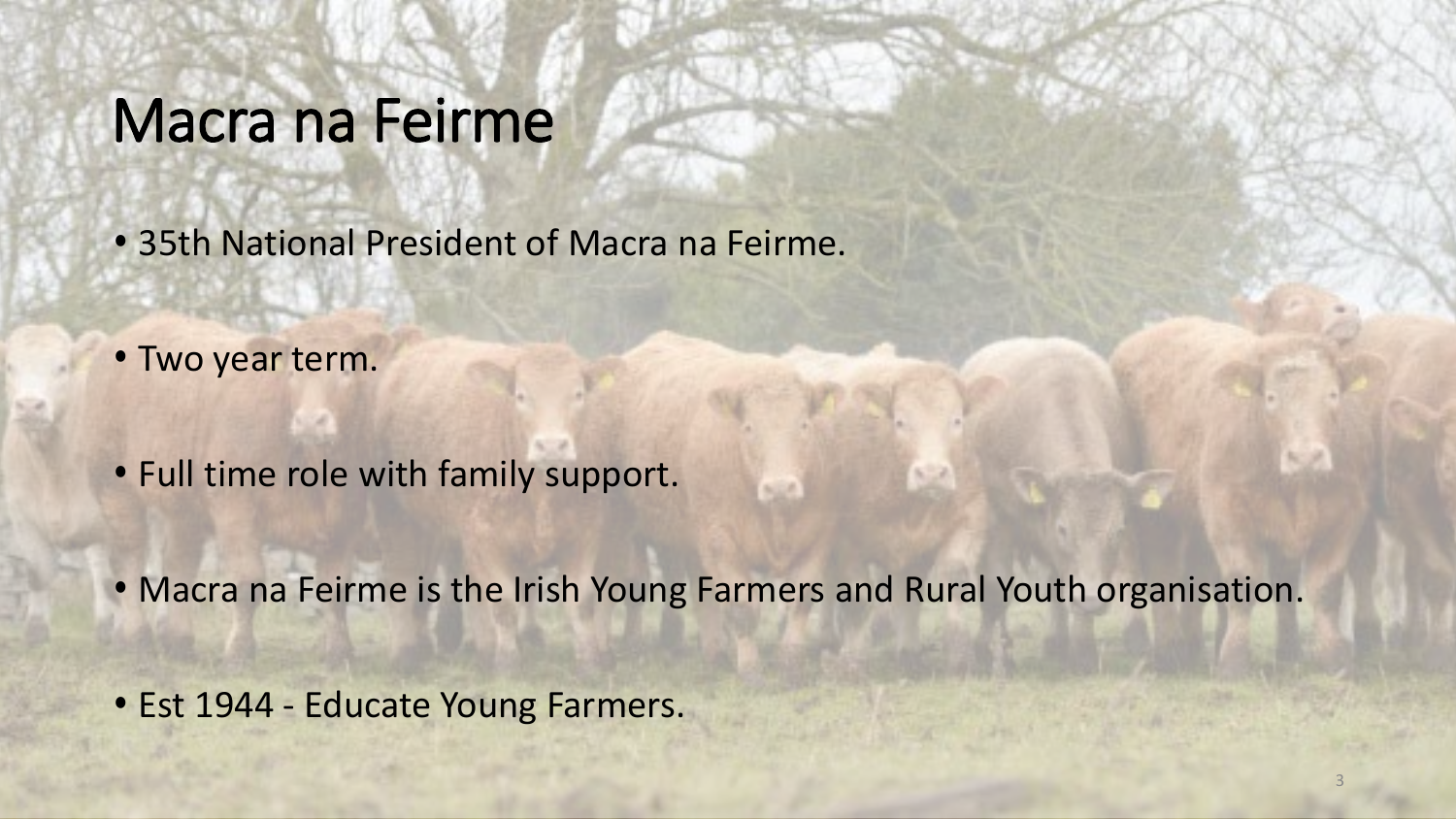### Young Farmer Issues

- Represent the interests of young farmers and rural youth.
- Lobbying and working on the issues.
- Land mobility, access to affordable Finance, access to education and farm viability and income.
- Value on education, research and the importance of Knowledge Transfer
- Its fitting that the topic that I'm going to shed some light on today is how to...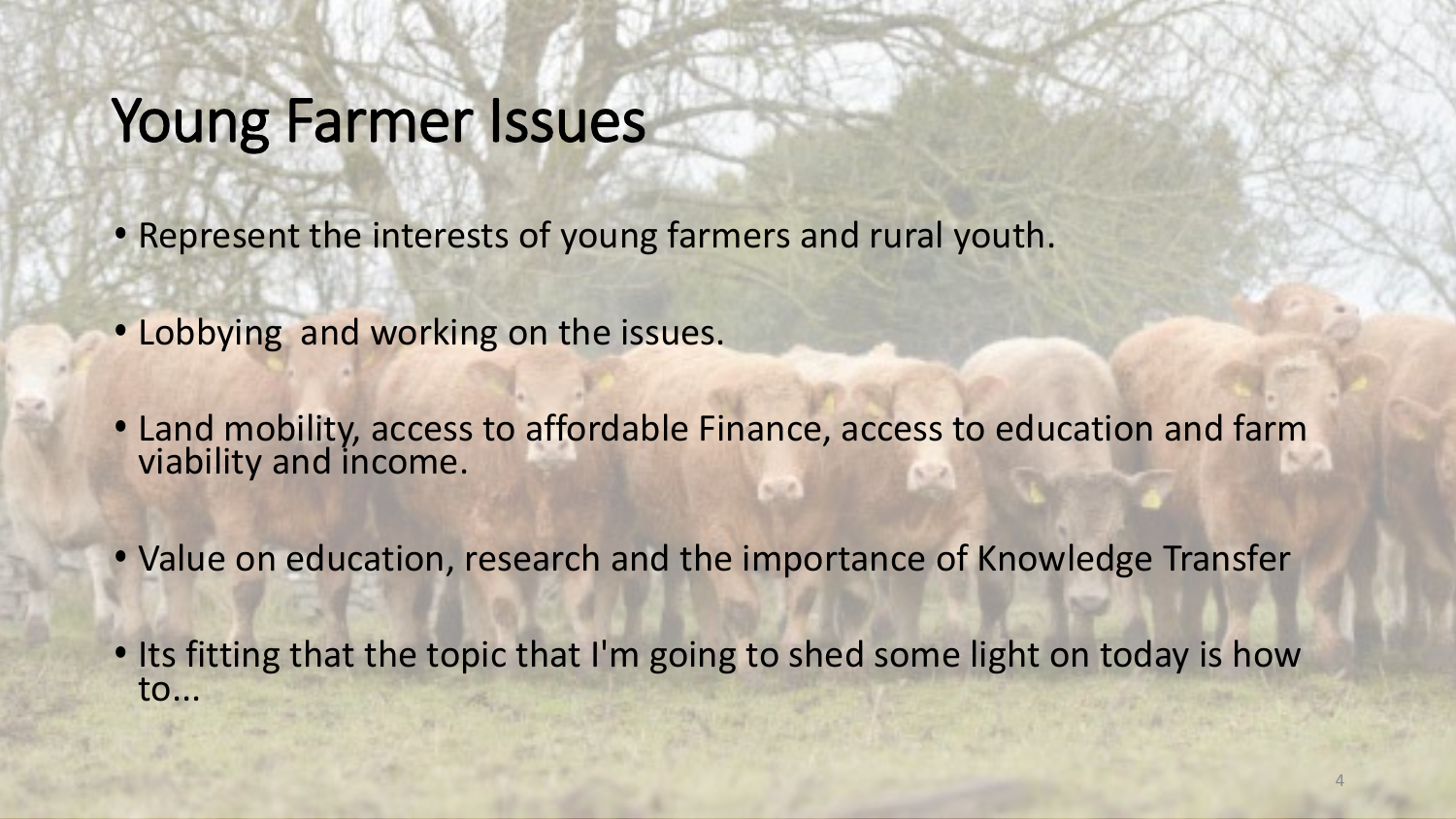# Improving the Connectivity Between Young Farmers and Young Scientists

1) Education

#### 2) Effective Communications:

- Easy to understand
- Practical and relevant.
- Effective delivery.
- 3) Knowledge Transfer

4) Collaborations and Partnerships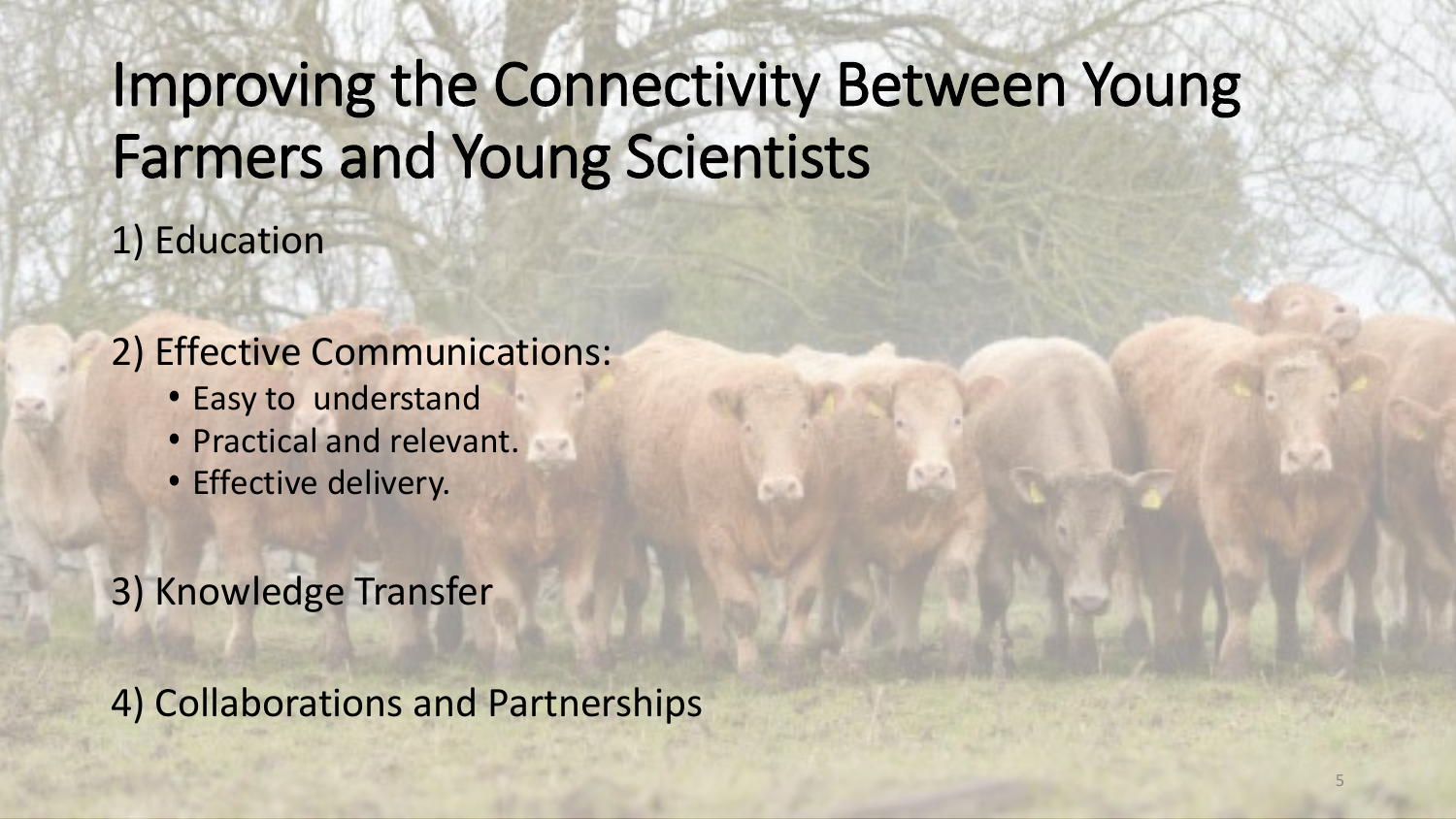# Examples of Collaborations - Teagasc

- State agriculture development authority.
- Teagasc is a unique model and not replicated in many countries across Europe.
- It combines Research, Advisory and Education within the one organisation.
- Allows collaboration between young scientist and young farmers.
- Various centres of excellence that exist within Teagasc.
- Grange for Beef, Moorepark for Dairy, Athenry for Sheep, Oakpark for **Tillage**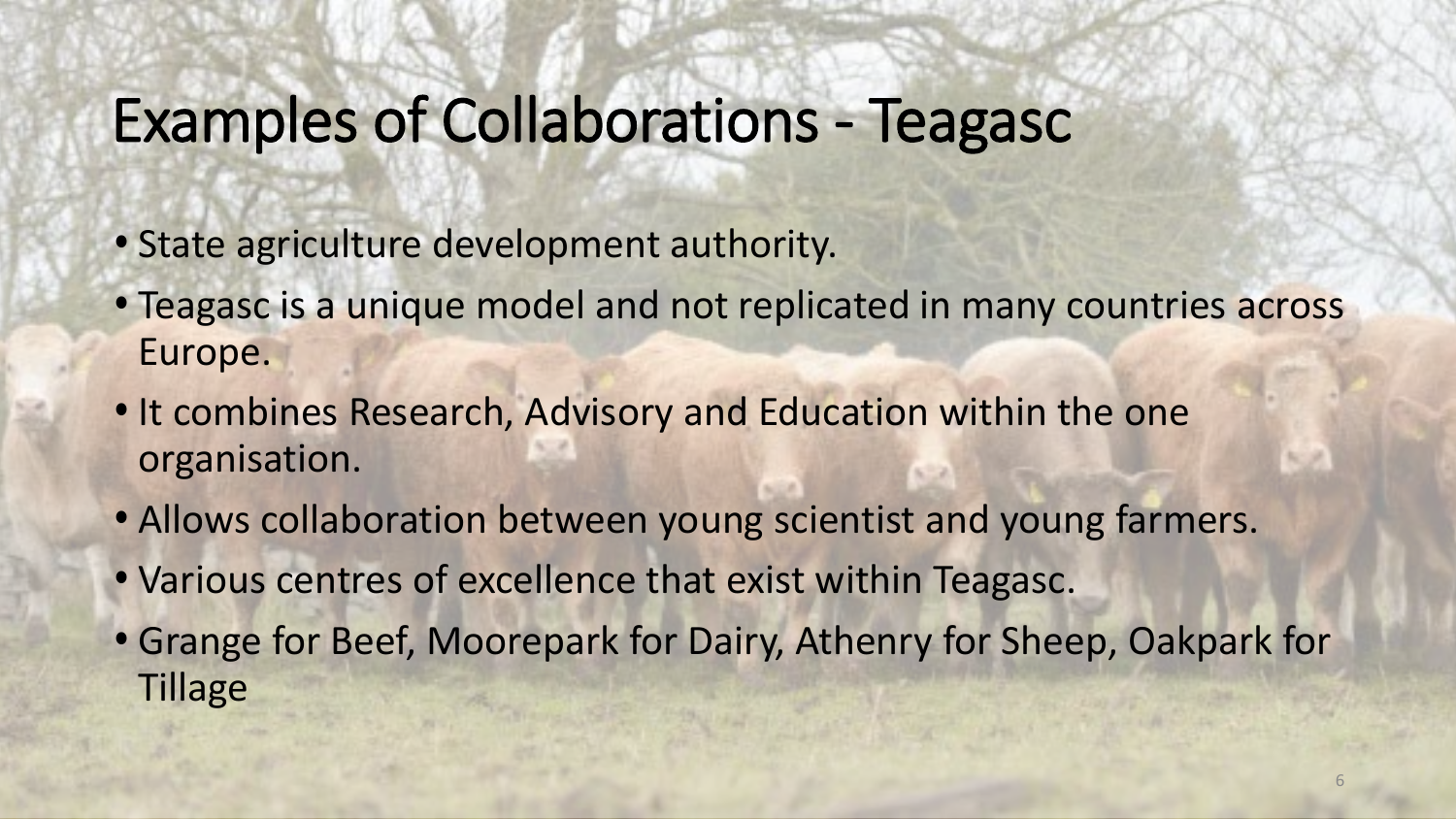# Rural Development Programme- Knowledge Transfer Scheme

• Macra training programme - Skillnet

• Continued professional development for young farmers.

• Contact with scientist, advisors and industry specialists.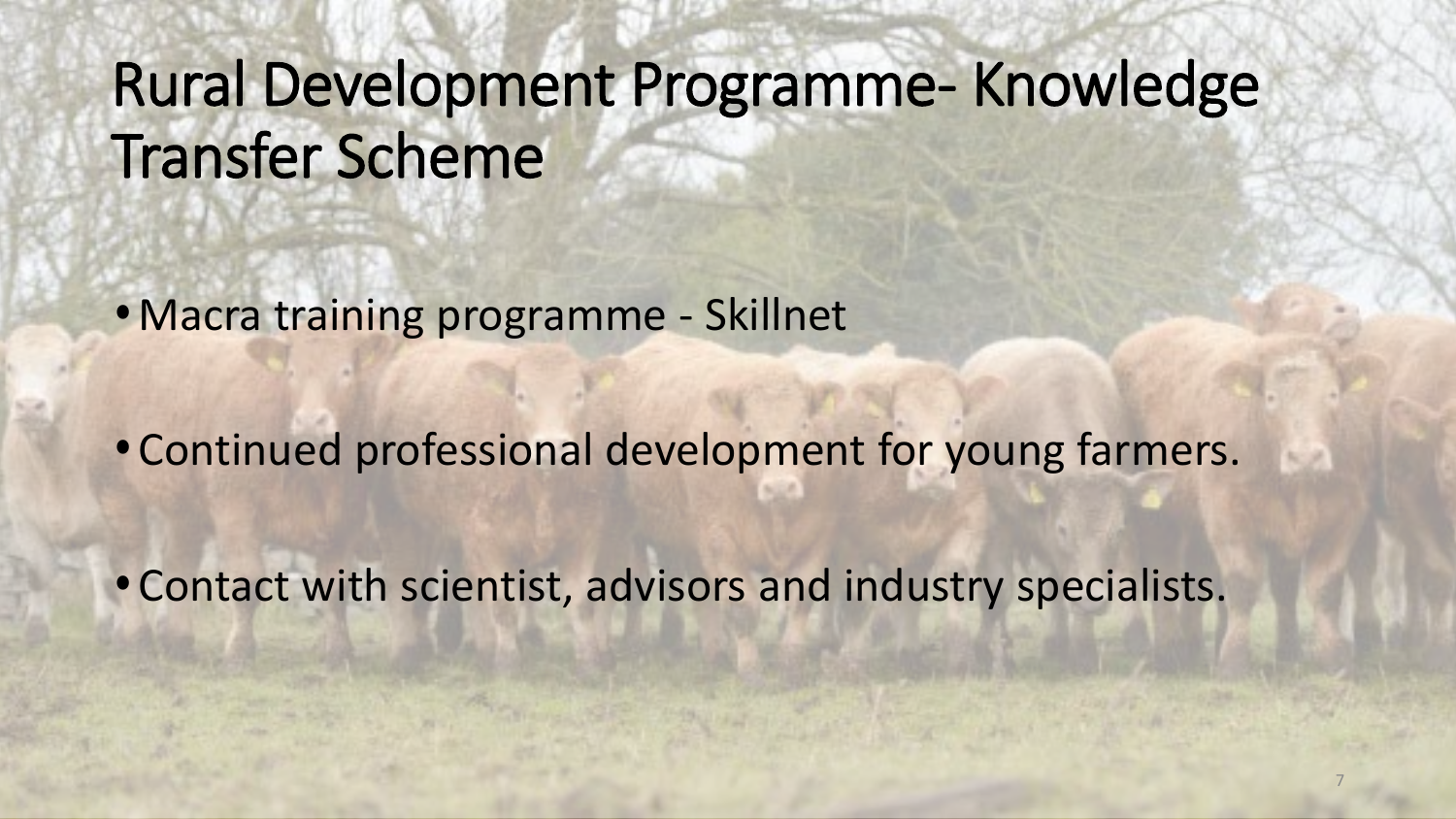### Improving Connectivity

- Promote discussion groups model.
- Foodwise 2025.
- Grass measuring & soil fertility.
- Science of farming becoming more important.
- Better beef farms programme
- Open days to increase awareness of research.
- Sustainability Increased efficiency, Increased Profitability
- Origin Green Programme.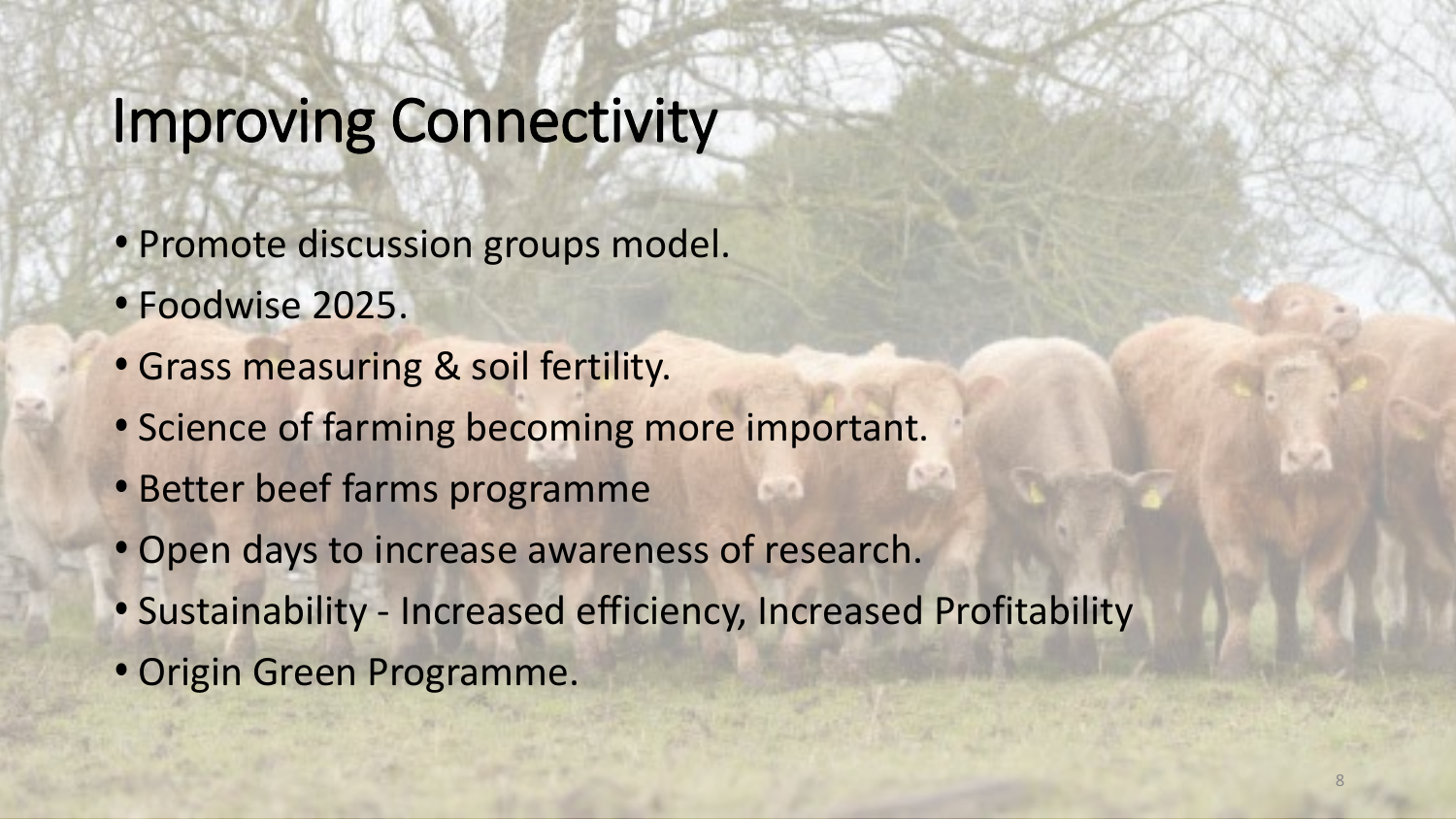## Mediums for Communications

• Greater use of Social media.

• Video technology.

• Interactive technology.

• Work with representative organisations.